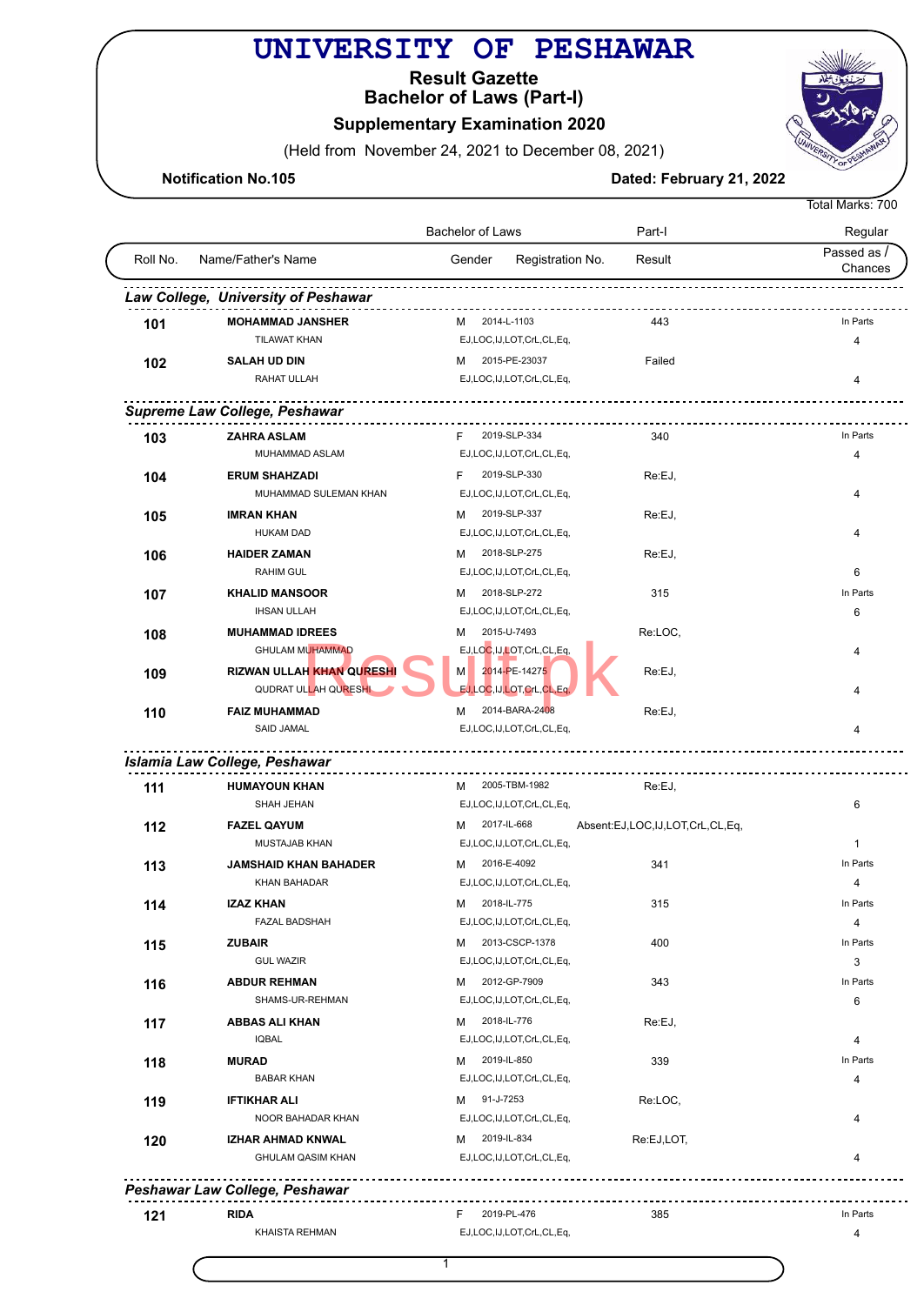|          |                                                   | Bachelor of Laws                                | Part-I                          | Regular                |
|----------|---------------------------------------------------|-------------------------------------------------|---------------------------------|------------------------|
| Roll No. | Name/Father's Name                                | Gender<br>Registration No.                      | Result                          | Passed as /<br>Chances |
| 122      | <b>USMAN ZAMEER</b>                               | 2019-PL-467<br>M                                | Absent:Eq,                      |                        |
|          | ZAMEER HUSSAIN                                    | EJ,LOC,IJ,LOT,CrL,CL,Eq,                        |                                 | 4                      |
| 123      | <b>NASIR MAQSOOD</b>                              | 2016-PL-311<br>м                                | 410                             | In Parts               |
|          | MAQSOOD AHMED                                     | EJ,LOC,IJ,LOT,CrL,CL,Eq,                        |                                 | $\overline{c}$         |
| 124      | <b>BADAR MUNEER</b>                               | 2019-PL-465<br>м                                | 324                             | In Parts               |
|          | SHAH JEHAN                                        | EJ,LOC,IJ,LOT,CrL,CL,Eq,                        |                                 | 4                      |
| 125      | <b>MUHAMMAD ZEESHAN</b><br><b>AZAM KHAN</b>       | 2007-PC-8651<br>м                               | Absent:EJ,LOC,IJ,LOT,CrL,CL,Eq, |                        |
|          |                                                   | EJ,LOC,IJ,LOT,CrL,CL,Eq,                        |                                 | 3                      |
|          | Frontier Law College, Pajaggi Road, Peshawar City |                                                 |                                 |                        |
| 126      | <b>SHAHZAD KHAN DURRANI</b>                       | 2019-FL-590<br>м                                | Re:EJ,                          |                        |
|          | <b>SHAH JAN</b>                                   | EJ,LOC,IJ,LOT,CrL,CL,Eq,                        |                                 | 4                      |
| 127      | <b>ARSALAN QAISER</b>                             | 2019-FL-599<br>м                                | 348                             | In Parts               |
|          | QAISER JAMAL                                      | EJ,LOC,IJ,LOT,CrL,CL,Eq,                        |                                 | $\overline{4}$         |
|          | Jinnah Law College, Peshawar                      |                                                 |                                 |                        |
| 128      | <b>SHAH NAWAZ</b>                                 | M 2012-GP-7965                                  | 340                             | In Parts               |
|          | MUHAMMAD AKBAR                                    | EJ,LOC,IJ,LOT,CrL,CL,Eq,                        |                                 | 4                      |
| 129      | <b>SHAKIR UD DIN</b>                              | 2006-PC-2389<br>м                               | 315                             | In Parts               |
|          | <b>MIR TANAT SHAH</b>                             | EJ,LOC,IJ,LOT,CrL,CL,Eq,                        |                                 | 4                      |
| 130      | <b>IRFAN ULLAH</b>                                | 2018-JLCP-227<br>м                              | 320                             | In Parts               |
|          | <b>BAHRAWAR KHAN</b>                              | EJ,LOC,IJ,LOT,CrL,CL,Eq,                        |                                 | 6                      |
| 131      | <b>SYED JAMIL-UR-REHMAN</b>                       | 2006-P/COM-4833<br>м                            | 370                             | In Parts               |
|          | AMIR SYED HUSSAIN SHAH                            | EJ,LOC,IJ,LOT,CrL,CL,Eq,                        |                                 | 4                      |
| 132      | <b>IZHAR ULLAH</b>                                | 2019-JLCP-250<br>м                              | 407                             | In Parts               |
|          | <b>WILAYAT ALI</b>                                | EJ,LOC,IJ,LOT,CrL,CL,Eq,                        |                                 | 4                      |
| 133      | <b>ARSHAD ALI</b>                                 | 2006-FHMC-383<br>м                              | Re:LOT,                         |                        |
|          | <b>KHAN BADSHAH</b>                               | EJ,LOC,IJ,LOT,CrL,CL,Eq,                        |                                 | 6                      |
| 134      | <b>ZIA UR REHMAN</b>                              | 2015-GP-10137<br>м                              | Fail in Aggt                    |                        |
|          | <b>HABIB UR REHMAN</b>                            | EJ,LOC,IJ,LOT,CrL,CL,Eq,                        |                                 | 4                      |
| 135      | <b>IMAD KHAN</b><br><b>AKBAR KHAN</b>             | 2016-BHAP-3465<br>M<br>EJ,LOC,IJ,LOT,CrL,CL,Eq, | 315                             | In Parts<br>4          |
|          | <b>HASSAN ZEB KHAN</b>                            | 2015-QDCP-311<br>М                              | 316                             | In Parts               |
| 136      | ORANG ZEB                                         | EJ,LOC,IJ,LOT,CrL,CL,Eq,                        |                                 | 4                      |
| 137      | <b>SABIR SHAH</b>                                 | 2014-PE-10786<br>м                              | Re:EJ,                          |                        |
|          | <b>QUDRAT SHAH</b>                                | EJ,LOC,IJ,LOT,CrL,CL,Eq,                        |                                 | 6                      |
| 138      | <b>TAUSEEF UR REHMAN</b>                          | 2014-CDCP-169<br>м                              | Re:EJ,                          |                        |
|          | ZIA UR REHMAN                                     | EJ,LOC,IJ,LOT,CrL,CL,Eq,                        |                                 | 4                      |
| 139      | <b>KHALID MANSOOR</b>                             | 2019-JLCP-258<br>м                              | 354                             | In Parts               |
|          | KHITAB SHAH                                       | EJ,LOC,IJ,LOT,CrL,CL,Eq,                        |                                 | 3                      |
|          | Quaid-e-Azam Institute of Legal Studies, Nowshera |                                                 |                                 |                        |
|          |                                                   |                                                 |                                 |                        |
| 140      | <b>SHAH SAUD</b><br>MUHAMMAD ASLAM                | 2006-PC-7159<br>м<br>EJ,LOC,IJ,LOT,CrL,CL,Eq,   | Re:LOC,CL,                      | 2                      |
|          | <b>WAJID ALI SHAH</b>                             | 2003-SP-286<br>м                                | 322                             | In Parts               |
| 141      | SABZ ALI SHAH                                     | EJ,LOC,IJ,LOT,CrL,CL,Eq,                        |                                 | 6                      |
| 142      | <b>MUHAMMAD INAM</b>                              | 2004-LKR-1266<br>м                              | Re:IJ,                          |                        |
|          | MUHAMMAD RAFIQ                                    | EJ,LOC,IJ,LOT,CrL,CL,Eq,                        |                                 | 4                      |
| 143      | <b>MUSHTAQ AHMAD</b>                              | 90-M-9130<br>м                                  | Re:LOT,CrL,                     |                        |
|          | HAJI MUHAMMAD KHAN                                | EJ,LOC,IJ,LOT,CrL,CL,Eq,                        |                                 | 4                      |
| 144      | <b>ALAMGEER</b>                                   | 2019-QILS-586<br>м                              | Re:EJ,IJ,LOT,CrL,               |                        |
|          | AMIR ZADA                                         | EJ,LOC,IJ,LOT,CrL,CL,Eq,                        |                                 | 4                      |
| 145      | <b>MIR AZAM KHAN</b>                              | 2013-NCE-55<br>м                                | Re:EJ,CrL,                      |                        |
|          | <b>MAJID KHAN</b>                                 | EJ,LOC,IJ,LOT,CrL,CL,Eq,                        |                                 | 4                      |
| 146      | <b>IBRAHIM KHAN</b>                               | 2019-QILS-603<br>м                              | 323                             | In Parts               |
|          | MUHAMMAD KHAN                                     | EJ,LOC,IJ,LOT,CrL,CL,Eq,                        |                                 | 4                      |
|          | <b>IFTEKHAR ALI</b>                               | 2019-QILS-583<br>м                              | Absent:EJ,LOC,CrL,              |                        |
| 147      |                                                   |                                                 |                                 |                        |
|          | AMAN ULLAH                                        | EJ,LOC,IJ,LOT,CrL,CL,Eq,                        |                                 | 4                      |
| 148      | <b>FAHIMULLAH KHAN</b>                            | 2004-E-735<br>м                                 | Re:CrL,                         |                        |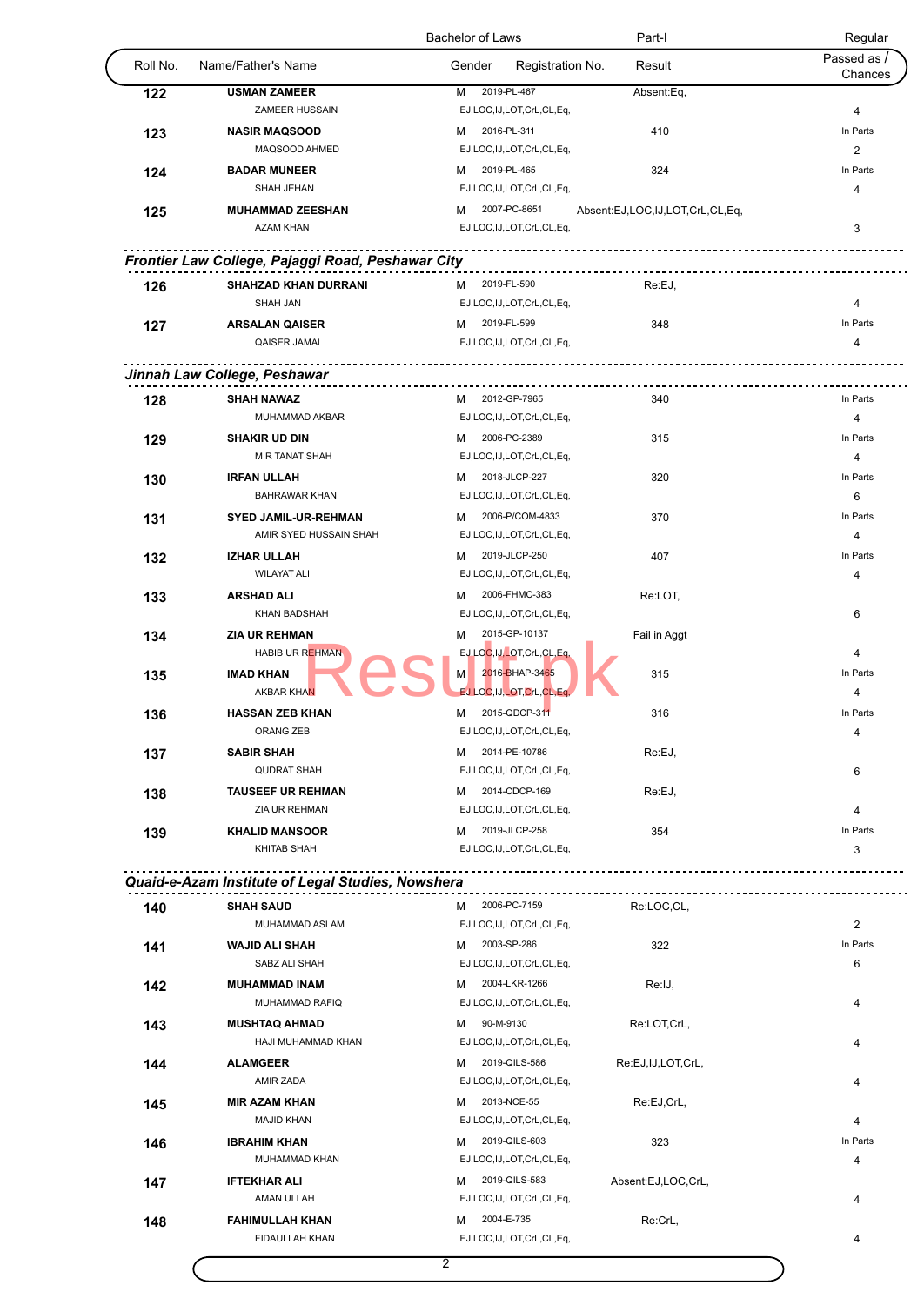|          |                                        | Bachelor of Laws                               | Part-I        | Regular                |
|----------|----------------------------------------|------------------------------------------------|---------------|------------------------|
| Roll No. | Name/Father's Name                     | Gender<br>Registration No.                     | Result        | Passed as /<br>Chances |
| 149      | <b>MUHAMMAD ARSALAN</b>                | 2019-QILS-591<br>М                             | 333           | In Parts               |
|          | ABDUR RASHEED                          | EJ,LOC,IJ,LOT,CrL,CL,Eq,                       |               | 4                      |
| 150      | <b>SOHAIL KHAN</b>                     | 2000-PB-1382<br>м                              | Re:LOT,       |                        |
|          | <b>WAFADAR KHAN</b>                    | EJ,LOC,IJ,LOT,CrL,CL,Eq,                       |               | $\overline{4}$         |
| 151      | <b>SAEED ULLAH</b>                     | 2019-QILS-604<br>М                             | 334           | In Parts               |
|          | KAUSAR ALI                             | EJ,LOC,IJ,LOT,CrL,CL,Eq,                       |               | 4                      |
| 152      | <b>IJAZ UL HASSAN</b>                  | 95-N-4984<br>м                                 | 319           | In Parts               |
|          | <b>HABIB UL HASSAN</b>                 | EJ,LOC,IJ,LOT,CrL,CL,Eq,                       |               | 6                      |
| 153      | <b>KAMRAN UD DIN</b>                   | 2019-QILS-590<br>м                             | 315           | In Parts               |
|          | NAZRAN UD DIN                          | EJ,LOC,IJ,LOT,CrL,CL,Eq,                       |               | $\overline{4}$         |
| 154      | <b>INAYAT ULLAH</b>                    | 2019-QILS-582<br>м                             | Re:EJ,        |                        |
|          | <b>FAZAL E WAHAB</b>                   | EJ,LOC,IJ,LOT,CrL,CL,Eq,                       |               | 4                      |
| 155      | <b>QAISAR YAR</b>                      | 06-PC-5409<br>м                                | Re:CrL,       |                        |
|          | KHAN MUHAMMAD                          | EJ,LOC,IJ,LOT,CrL,CL,Eq,                       |               | 6                      |
| 156      | <b>AADIL SHAH</b>                      | 2018-QILS-541<br>м                             | Re:EJ,        |                        |
|          | <b>BADSHAH SAYED</b>                   | EJ,LOC,IJ,LOT,CrL,CL,Eq,                       |               | 6                      |
| 157      | <b>MUHAMMAD ASIF</b>                   | 2005-PC-6672<br>м                              | 315           | In Parts               |
|          | KHAN MUHAMMAD                          | EJ,LOC,IJ,LOT,CrL,CL,Eq,                       |               | 6                      |
| 158      | <b>MUHAMMAD HASHIM KHAN</b>            | 2018-QILS-556<br>м                             | 316           | In Parts               |
|          | KHUSHAL KHAN KHATTAK                   | EJ,LOC,IJ,LOT,CrL,CL,Eq,                       |               | 6                      |
| 159      | <b>IJAZ KHAN</b>                       | 2018-QILS-551<br>м                             | Re:EJ,        |                        |
|          | KHAN GHAFOOR                           | EJ,LOC,IJ,LOT,CrL,CL,Eq,                       |               | 6                      |
| 160      | <b>AHMAD SHAH</b>                      | 2010-QILS-129<br>м                             | Re:EJ,        |                        |
|          | MUHAMMAD UMAR SHAH                     | EJ,LOC,IJ,LOT,CrL,CL,Eq,                       |               | 5                      |
| 161      | <b>ZEESHAN AFSAR</b>                   | 2016-QILS-460<br>м                             | 368           | In Parts               |
|          | MUHAMMAD AFSAR                         | EJ,LOC,IJ,LOT,CrL,CL,Eq,                       |               | $\overline{2}$         |
| 162      | <b>RIASAT ALI</b>                      | 2003-PC-31<br>м                                | Failed        |                        |
|          | <b>ZAMAN KHAN</b>                      | EJ,LOC,IJ,LOT,CrL,CL,Eq,                       |               | $\mathbf{1}$           |
| 163      | <b>ABDUL WAHEED</b>                    | 2015-CSCP-1499<br>М                            | 347           | In Parts               |
|          | <b>ABDUL RAUF</b>                      | EJ,LOC,IJ,LOT,CrL,CL,Eq,                       |               | 4                      |
| 164      | <b>BILAL KHAN</b><br><b>AZEEM KHAN</b> | 2018-QILS-547<br>М<br>EJ,LOC,IJ,LOT,CrL,CL,Eq, | Re:EJ,LOT,CL, | 6                      |
| 165      | <b>ABID ALI</b>                        | 2019-QILS-598<br>м                             | Re:EJ,        |                        |
|          | HAMEED ALI KHAN                        | EJ,LOC,IJ,LOT,CrL,CL,Eq,                       |               | $\overline{4}$         |
| 166      | <b>NOMAN HUSSAIN</b>                   | 2018-QILS-550<br>м                             | 394           | In Parts               |
|          | MUHAMMAD HUSSAIN                       | EJ,LOC,IJ,LOT,CrL,CL,Eq,                       |               | 6                      |
|          | Mardan Law College Mardan              |                                                |               |                        |
| 167      | <b>GUL RAINA</b>                       | 2016-FCGT-1321<br>F                            | Re:EJ,CrL,    |                        |

| 1 V I |                           |                                                    |                |
|-------|---------------------------|----------------------------------------------------|----------------|
|       | ZAKIR ULLAH               | EJ,LOC,IJ,LOT,CrL,CL,Eq,                           | 4              |
| 168   | <b>SAJJAD ALI</b>         | 2019-ML-578<br>320<br>м                            | In Parts       |
|       | <b>FAZAL RABI</b>         | EJ,LOC,IJ,LOT,CrL,CL,Eq,                           | 4              |
| 169   | <b>MUHAMMAD AMIR KHAN</b> | 2015-ML-294<br>м<br>Absent:EJ,LOT,CrL,CL,          |                |
|       | NOOR UL WAHAB             | EJ,LOC,IJ,LOT,CrL,CL,Eq,                           | 3              |
| 170   | <b>ABDUL WAHEED</b>       | 93-MD/COM-1311<br>Re:EJ,LOT,<br>м                  |                |
|       | <b>FASIH UD DIN</b>       | EJ,LOC,IJ,LOT,CrL,CL,Eq,                           | 4              |
| 171   | <b>HAMZA DURRANI</b>      | 2019-FL-600<br>M<br>Re:EJ,IJ,Eq,                   |                |
|       | SHAH JEHAN                | EJ,LOC,IJ,LOT,CrL,CL,Eq,                           | $\overline{4}$ |
| 173   | ZAR MUHAMMAD AFRIDI       | 2019-ML-565<br>Re:EJ,<br>м                         |                |
|       | SAID JAMAL AFRIDI         | EJ,LOC,IJ,LOT,CrL,CL,Eq,                           | 4              |
| 174   | <b>ABID ALI</b>           | 2018-ML-502<br>Re:EJ,<br>м                         |                |
|       | NOOR MUHAMMAD             | EJ,LOC,IJ,LOT,CrL,CL,Eq,                           | 6              |
| 175   | <b>ATTA UR RAHMAN</b>     | 96-I-17484<br>Absent:EJ,LOC,IJ,LOT,CrL,CL,Eq,<br>м |                |
|       | <b>HABIB UR RAHMAN</b>    | EJ,LOC,IJ,LOT,CrL,CL,Eq,                           | 4              |
| 176   | <b>FAYAZ KHAN</b>         | 2012-ML-128<br>Re:EJ,LOT,<br>м                     |                |
|       | <b>REHMAN ULLAH</b>       | EJ,LOC,IJ,LOT,CrL,CL,Eq,                           | 4              |
| 177   | <b>IMRAN KHAN</b>         | 2019-ML-548<br>M<br>Re:EJ,                         |                |
|       | MUHAMMAD ALAM             | EJ,LOC,IJ,LOT,CrL,CL,Eq,                           | 4              |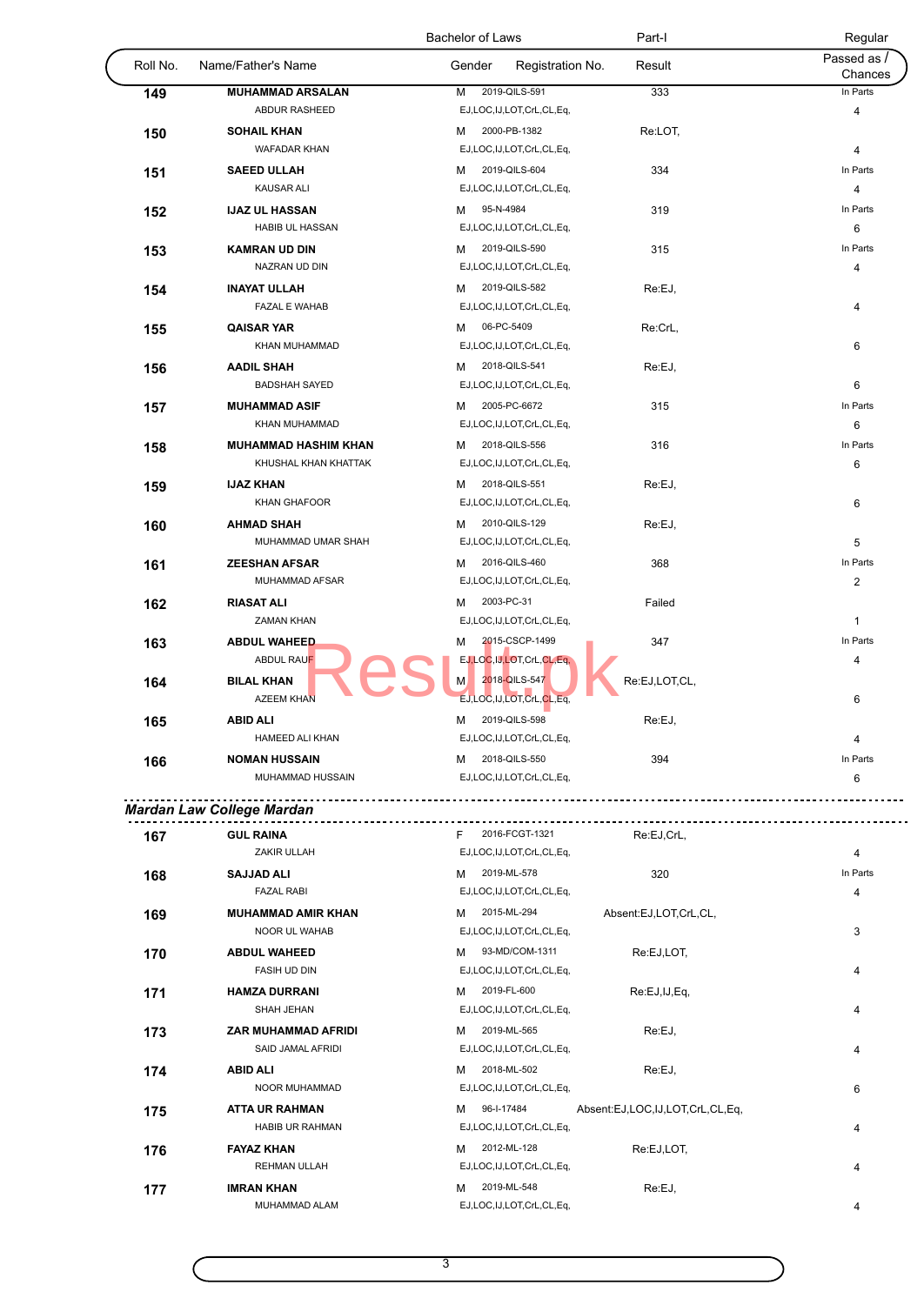|          |                                                                | <b>Bachelor of Laws</b>    | Part-I             | Regular                |
|----------|----------------------------------------------------------------|----------------------------|--------------------|------------------------|
| Roll No. | Name/Father's Name                                             | Registration No.<br>Gender | Result             | Passed as /<br>Chances |
| 178      | <b>MEHRAN KHAN</b>                                             | 2018-ML-510<br>М           | Re:CrL,            |                        |
|          | SHARIF KHAN                                                    | EJ,LOC,IJ,LOT,CrL,CL,Eq,   |                    | 6                      |
| 179      | <b>MIAN MUHAMMAD SALMAN SAFDAR</b>                             | 2018-ML-515<br>м           | Absent:EJ,CL,      |                        |
|          | MIAN SHUJAAT ULLAH                                             | EJ,LOC,IJ,LOT,CrL,CL,Eq,   |                    | 6                      |
| 180      | <b>MUHAMMAD IQBAL</b>                                          | 2018-ML-519<br>м           | 323                | In Parts               |
|          | SAIF UR REHMAN                                                 | EJ,LOC,IJ,LOT,CrL,CL,Eq,   |                    | 6                      |
| 181      | <b>MUHAMMAD SHEHRYAR</b>                                       | 2018-ML-514<br>м           | Re:EJ,             |                        |
|          | KHALID HUSSAIN                                                 | EJ,LOC,IJ,LOT,CrL,CL,Eq,   |                    | 6                      |
| 182      | <b>MUHAMMAD SWALHEEN</b>                                       | 2019-ML-575<br>м           | Re:EJ,             |                        |
|          | <b>IKRAM UD DIN</b>                                            | EJ,LOC,IJ,LOT,CrL,CL,Eq,   |                    | 4                      |
| 183      | <b>MUMTAZ ALI</b>                                              | 2001-PC-12520<br>м         | Re:EJ,LOC,         |                        |
|          | MUHAMMAD RAFIQ                                                 | EJ,LOC,IJ,LOT,CrL,CL,Eq,   |                    | 6                      |
| 184      | <b>SADDAM HUSSAIN</b>                                          | 2019-ML-570<br>м           | Re:EJ,             |                        |
|          | <b>GUL RAHMAN</b>                                              | EJ,LOC,IJ,LOT,CrL,CL,Eq,   |                    | 4                      |
| 185      | <b>SHAHID ALI KHAN</b>                                         | 2015-ML-290<br>м           | 321                | In Parts               |
|          | MIR WALI KHAN                                                  | EJ,LOC,IJ,LOT,CrL,CL,Eq,   |                    | 4                      |
| 186      | <b>SHAKOOR KHAN</b>                                            | 2017-ML-491<br>м           | Re:EJ,             |                        |
|          | ABDULLAH KHAN                                                  | EJ,LOC,IJ,LOT,CrL,CL,Eq,   |                    | $\overline{7}$         |
| 187      | <b>WASIR KHAN</b>                                              | 2019-ML-572<br>м           | Re:LOC,            |                        |
|          | <b>WALAYAT KHAN</b>                                            | EJ,LOC,IJ,LOT,CrL,CL,Eq,   |                    | 4                      |
|          | Swabi Law College, Swabi                                       |                            |                    |                        |
| 188      | SHAGUFTA RANI TABASSUM                                         | 2018-SLS-124<br>F.         | Re:EJ,LOT,         |                        |
|          | <b>AMIR JUNG</b>                                               | EJ,LOC,IJ,LOT,CrL,CL,Eq,   |                    | 6                      |
| 189      | <b>SEEMA KHAN</b>                                              | 2018-SLS-123<br>F.         | 315                | In Parts               |
|          | AMIR JANG                                                      | EJ,LOC,IJ,LOT,CrL,CL,Eq,   |                    | 6                      |
| 190      | <b>MUNWAR DIN</b>                                              | 2019-SLS-140<br>м          | Absent:EJ,LOT,CrL, |                        |
|          | <b>MAHMAND DIN</b>                                             | EJ,LOC,IJ,LOT,CrL,CL,Eq,   |                    | 4                      |
|          | <b>SYED SIBTUL HASSAN BUKHARI</b>                              | 2017-SLS-67<br>м           | Re:EJ,LOC,LOT,CrL, |                        |
| 191      | <b>SYED BABER BUKHARI</b>                                      | EJ,LOC,IJ,LOT,CrL,CL,Eq,   |                    | $\mathbf{1}$           |
|          | <b>MUHAMMAD ADNAN</b>                                          | 2019-SLS-137<br>M.         | Re:EJ,             |                        |
| 192      | RAZI KHAN                                                      | EJ,LOC,IJ,LOT,CrL,CL,Eq,   |                    | 4                      |
|          |                                                                |                            |                    |                        |
| 193      | <b>SADAM HUSSAIN</b>                                           | 2019-SLS-130<br>М          | 348                | In Parts               |
|          | MUHAMMAD IJAZ                                                  | EJ,LOC,IJ,LOT,CrL,CL,Eq,   |                    | 4                      |
| 194      | <b>TAIMOOR FARMAN</b>                                          | 2019-SLS-151<br>м          | Re:LOC,CrL,        |                        |
|          | FARMANULLAH KHAN                                               | EJ,LOC,IJ,LOT,CrL,CL,Eq,   |                    | 4                      |
| 195      | <b>SARIR AHMAD</b>                                             | 2016-SLS-40<br>M           | Re:EJ,LOT,         |                        |
|          | <b>BANAT KHAN</b>                                              | EJ,LOC,IJ,LOT,CrL,CL,Eq,   |                    | 3                      |
|          | Ayub law College , Haripur<br>-------------------------------- | F 2017-ALH-685             | Re:EJ,LOT,CrL,     |                        |
| 196      | <b>ALIYA HAIDER</b><br>HAJI HAIDER ZAMAN                       | EJ,LOC,IJ,LOT,CrL,CL,Eq,   |                    | $\mathbf{1}$           |
|          |                                                                |                            |                    |                        |
| 197      | <b>MUHAMMAD ALI</b>                                            | 2017-ALH-713<br>м          | Failed             |                        |
|          | MUHAMMAD SHAFEEQ                                               | EJ,LOC,IJ,LOT,CrL,CL,Eq,   |                    | $\mathbf{1}$           |
| 198      | <b>SYED SAQIB AJAZ</b>                                         | 2018-ALH-784<br>м          | Re:EJ,CrL,         |                        |
|          | EJAZ HUSSAIN SHAH                                              | EJ,LOC,IJ,LOT,CrL,CL,Eq,   |                    | 6                      |
| 199      | <b>AMIR FAROOQ GOLRA</b>                                       | 2018-ALH-771<br>м          | Re:CrL,            |                        |
|          | MUHAMMAD FAROOQ                                                | EJ,LOC,IJ,LOT,CrL,CL,Eq,   |                    | 6                      |
| 200      | <b>AAMIR SHAHZAD</b>                                           | 2016-ALH-590<br>м          | Re:EJ,             |                        |
|          | MUHAMMAD RAFIQUE                                               | EJ,LOC,IJ,LOT,CrL,CL,Eq,   |                    | 3                      |
| 201      | <b>ANAYAT ULLAH SHAH</b>                                       | 2016-ALH-594<br>м          | Re:EJ,             |                        |
|          | SULTAN MEHMOOD SHAH                                            | EJ,LOC,IJ,LOT,CrL,CL,Eq,   |                    | 3                      |
| 202      | <b>AAMIR ALI SHAH</b>                                          | 2019-ALH-799<br>м          | Re:EJ,LOT,         |                        |
|          | SHAUKAT HUSSAIN SHAH                                           | EJ,LOC,IJ,LOT,CrL,CL,Eq,   |                    | 4                      |
| 203      | <b>MUHAMMAD USMAN</b>                                          | 2019-ALH-804<br>M          | 336                | In Parts               |
|          | MUHAMMAD AKRAM                                                 | EJ,LOC,IJ,LOT,CrL,CL,Eq,   |                    | 4                      |
|          |                                                                |                            |                    |                        |
| 204      | <b>ZULFIQAR HUSSAIN</b>                                        | 2019-ALH-810<br>м          | Failed             |                        |

4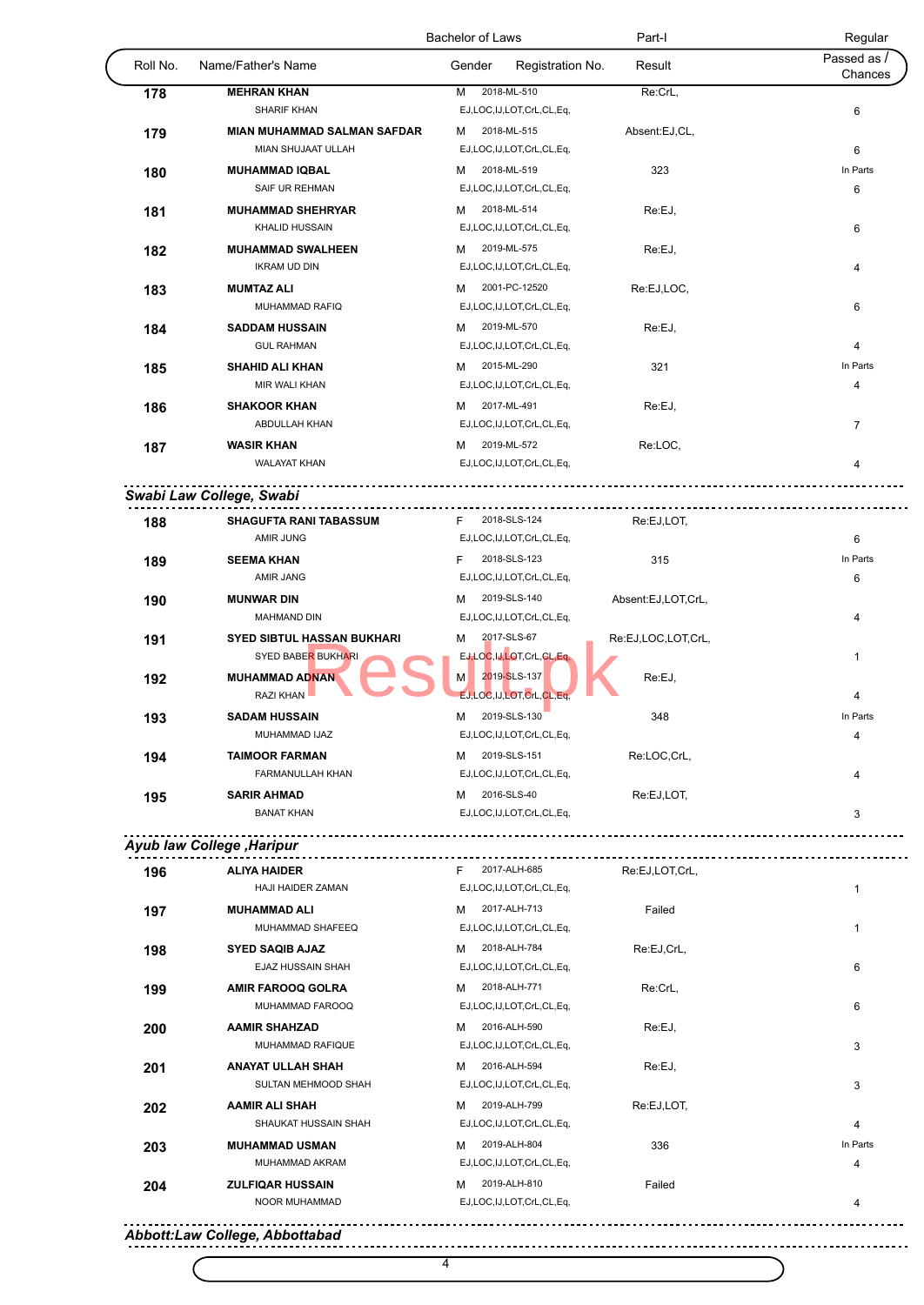|          |                                                       | Bachelor of Laws                             | Part-I                          | Regular                |
|----------|-------------------------------------------------------|----------------------------------------------|---------------------------------|------------------------|
| Roll No. | Name/Father's Name                                    | Gender<br>Registration No.                   | Result                          | Passed as /<br>Chances |
| 205      | <b>NADIA ALEEM UD DIN</b>                             | 2019-AL-648<br>F.                            | Re:EJ,LOC,IJ,                   |                        |
|          | ALEEM IMAM DIN                                        | EJ,LOC,IJ,LOT,CrL,CL,Eq,                     |                                 | 4                      |
| 206      | <b>BIBI AYESHA</b>                                    | F<br>2019-AL-645                             | Failed                          |                        |
|          | SYED MANZOOR HUSSAIN SHAH                             | EJ,LOC,IJ,LOT,CrL,CL,Eq,                     |                                 | 4                      |
| 207      | <b>MEHWISH BIBI</b>                                   | 2019-AL-644<br>F                             | Re:LOT,CrL,CL,                  |                        |
|          | SYED MANZOOR HUSSAIN SHAH                             | EJ,LOC,IJ,LOT,CrL,CL,Eq,                     |                                 | 4                      |
| 208      | <b>SYED MUHAMMAD ALI BILAL SHAH</b><br>SYED WALI SHAH | 2019-AL-643<br>м<br>EJ,LOC,IJ,LOT,CrL,CL,Eq, | Absent:EJ,LOC,IJ,LOT,CrL,CL,Eq, | $\mathbf{1}$           |
|          | <b>AMAN ULLAH KHAN</b>                                | 2003-JLA-58<br>м                             |                                 |                        |
| 209      | <b>GHULAM KHAN</b>                                    | EJ,LOC,IJ,LOT,CrL,CL,Eq,                     | Absent:EJ,LOC,IJ,LOT,CrL,CL,Eq, | $\mathbf{1}$           |
|          | <b>MOHAMMAD ALI</b>                                   | 2018-AL-602<br>м                             | 329                             | In Parts               |
| 210      | <b>ALTAF HUSSAIN</b>                                  | EJ,LOC,IJ,LOT,CrL,CL,Eq,                     |                                 | 6                      |
| 211      | KHAWAJA MUHAMMAD KHATTAK                              | 2018-AL-600<br>м                             | Re:LOT,                         |                        |
|          | ALTAF HUSSAIN KHATTAK                                 | EJ,LOC,IJ,LOT,CrL,CL,Eq,                     |                                 | 6                      |
| 212      | <b>SAIF UR REHMAN</b>                                 | 2019-AL-670<br>м                             | 320                             | In Parts               |
|          | ABDUR REHMAN                                          | EJ,LOC,IJ,LOT,CrL,CL,Eq,                     |                                 | 4                      |
| 213      | <b>SYED WAQAS SHAH</b>                                | 2018-AL-611<br>м                             | Re:EJ,                          |                        |
|          | SYED LIAQAT ALI SHAH                                  | EJ,LOC,IJ,LOT,CrL,CL,Eq,                     |                                 | 6                      |
| 214      | <b>AKBAR KHAN</b>                                     | 07-PC-6297<br>м                              | Absent:EJ,LOC,IJ,LOT,CrL,CL,Eq, |                        |
|          | <b>FAZAL QADAR</b>                                    | EJ,LOC,IJ,LOT,CrL,CL,Eq,                     |                                 | 4                      |
| 215      | <b>SYED MOHSIN MUNIR</b>                              | 2019-AL-651<br>м                             | 367                             | In Parts               |
|          | SYED MUNIR HUSSAIN SHAH                               | EJ,LOC,IJ,LOT,CrL,CL,Eq,                     |                                 | 3                      |
| 216      | <b>WALEED JAVED</b>                                   | 2018-AL-596<br>м                             | Fail in Aggt                    |                        |
|          | MUHAMMAD JAVED                                        | EJ,LOC,IJ,LOT,CrL,CL,Eq,                     |                                 | 6                      |
| 217      | <b>ZAHID IQBAL</b>                                    | 2019-AL-653<br>м                             | Re:EJ,                          |                        |
|          | MUHAMMAD IQBAL KHAN                                   | EJ,LOC,IJ,LOT,CrL,CL,Eq,                     |                                 | 4                      |
| 218      | <b>RAJA SAQIB</b>                                     | 2018-AL-616<br>м                             | Re:LOT,                         |                        |
|          | RAJA MUHAMMAD SAFDAR                                  | EJ,LOC,IJ,LOT,CrL,CL,Eq,                     |                                 | 6                      |
| 219      | <b>OBAID UR REHMAN</b>                                | 2019-AL-658<br>м                             | 325                             | In Parts               |
|          | MUHAMMAD ZAMAN                                        | EJ, LOC, IJ, LOT, CrL, CL, Eq,               |                                 | 4                      |
| 220      | <b>MUSADDAQ HUSSAIN SHAH</b>                          | 2019-AL-662<br>M.                            | Re:LOT,                         |                        |
|          | <b>GHULAM HUSSAIN SHAH</b>                            | EJ,LOC,IJ,LOT,CrL,CL,Eq,                     |                                 | 4                      |
| 221      | <b>EHTISHAM ULLAH</b>                                 | 2018-AL-603<br>м                             | Re:EJ,                          |                        |
|          | <b>CHAN ZEB</b>                                       | EJ,LOC,IJ,LOT,CrL,CL,Eq,                     |                                 | 6                      |
| 222      | <b>BAKHTIAR AHMAD</b>                                 | 83-A-5551<br>м                               | 325                             | In Parts               |
|          | MUHAMMAD ASIF                                         | EJ,LOC,IJ,LOT,CrL,CL,Eq,                     |                                 | 4                      |
| 223      | <b>UMAIR AHMED QAZI</b>                               | M 2017-AL-541                                | Re:EJ,LOT,CrL,CL,               |                        |
|          | NAZIR AHMED QAZI                                      | EJ,LOC,IJ,LOT,CrL,CL,Eq,                     |                                 | $\mathbf{1}$           |
| 224      | <b>SYED HASNAT ALI SHAH</b>                           | 2017-AL-534<br>M                             | Absent:EJ,LOC,IJ,LOT,CrL,CL,Eq, |                        |
|          | SYED ISHTIAQ HUSSAIN SHAH                             | EJ,LOC,IJ,LOT,CrL,CL,Eq,                     |                                 | $\mathbf{1}$           |
|          | Justice Law College Abbottabad                        |                                              |                                 |                        |
|          | <b>KINZA YOUSAF</b>                                   | 2018-JLA-812<br>F.                           | Absent:EJ.                      |                        |
| 225      | MUHAMMAD YOUSAF                                       | EJ,LOC,IJ,LOT,CrL,CL,Eq,                     |                                 | 6                      |
|          | <b>BIBI SAJIDA</b>                                    | 2018-JLA-817<br>F                            | 333                             | In Parts               |
| 226      | <b>ALI AKBAR</b>                                      | EJ,LOC,IJ,LOT,CrL,CL,Eq,                     |                                 | 6                      |
| 227      | <b>AHZAZ HASSAN</b>                                   | 2019-JLA-861<br>м                            | Re:EJ,LOC,CrL,                  |                        |
|          | <b>HASSAN DIN</b>                                     | EJ,LOC,IJ,LOT,CrL,CL,Eq,                     |                                 | 4                      |
| 228      | <b>QAZAFI IFTIKHAR</b>                                | 2018-JLA-815<br>м                            | 331                             | In Parts               |
|          | <b>IFTIKHAR HUSSAIN</b>                               | EJ,LOC,IJ,LOT,CrL,CL,Eq,                     |                                 | 6                      |
| 229      | <b>JAVED IQBAL</b>                                    | 90-PA-46120<br>м                             | Re:EJ,                          |                        |
|          | <b>KHANI ZAMAN</b>                                    | EJ,LOC,IJ,LOT,CrL,CL,Eq,                     |                                 | 4                      |
| 230      | <b>ZAHEER SHAHBAZ</b>                                 | 2019-JLA-857<br>м                            | Re:EJ,                          |                        |
|          | SHAHBAZ                                               | EJ,LOC,IJ,LOT,CrL,CL,Eq,                     |                                 | 4                      |
|          |                                                       | 2019-JLA-888<br>м                            | Re:EJ,                          |                        |
|          |                                                       |                                              |                                 |                        |
| 231      | <b>MUHAMMAD AFZAL</b><br>UMAR UD DIN                  | EJ,LOC,IJ,LOT,CrL,CL,Eq,                     |                                 | 4                      |
|          |                                                       |                                              |                                 |                        |
|          | <b>Abbott Law College, Mansehra</b>                   |                                              |                                 |                        |
| 232      | SHEHROZ MUMTAZ KHANKHAIL                              | 2018-ALM-459<br>м                            | Re:EJ,                          |                        |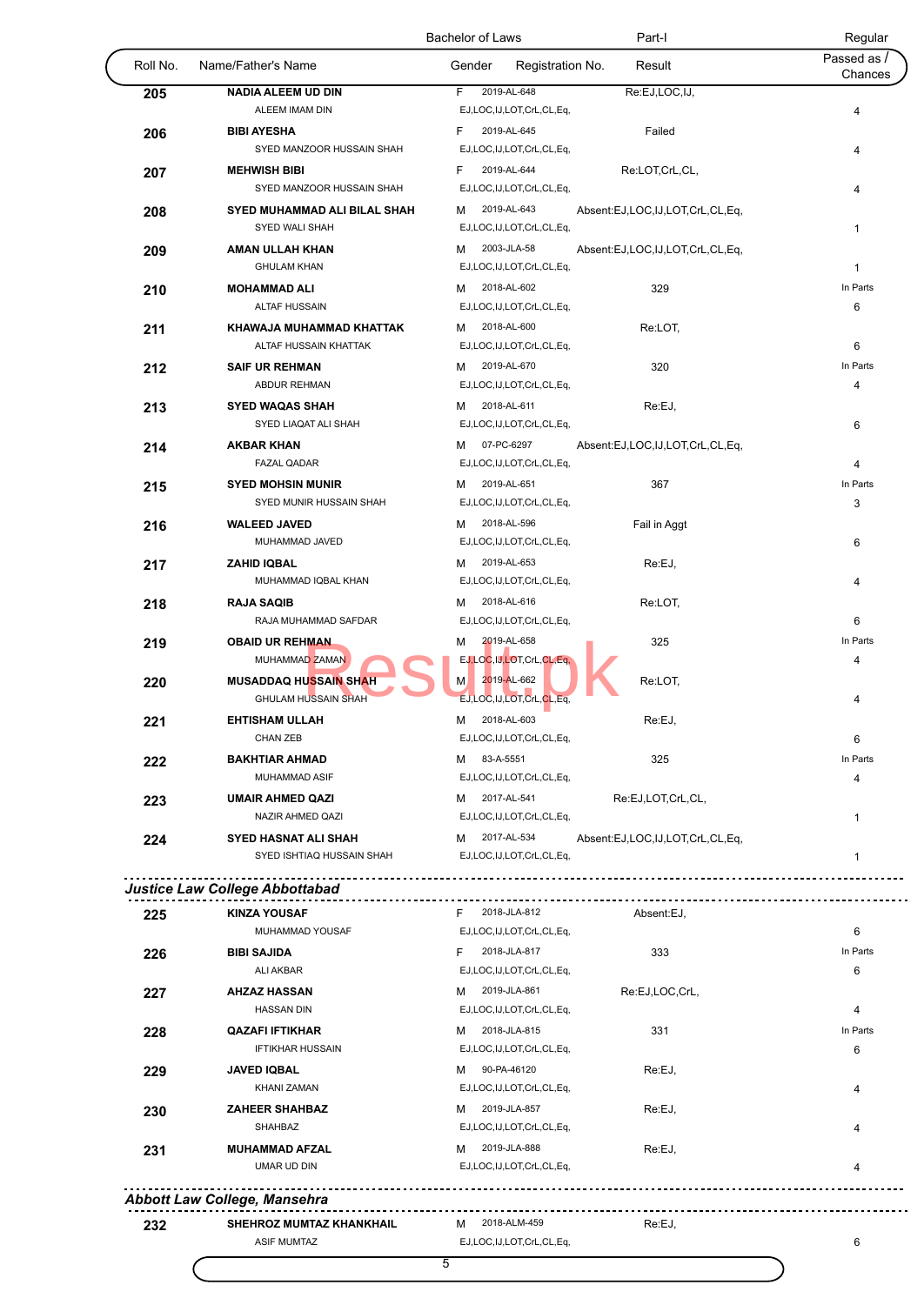|          |                                                      | <b>Bachelor of Laws</b>                      | Part-I                          | Regular                |
|----------|------------------------------------------------------|----------------------------------------------|---------------------------------|------------------------|
| Roll No. | Name/Father's Name                                   | Gender<br>Registration No.                   | Result                          | Passed as /<br>Chances |
| 233      | <b>NAVEED SADIQ</b>                                  | 2019-ALM-491<br>м                            | 386                             | In Parts               |
|          | MUHAMMAD SADIQ HUSSAIN KHAN                          | EJ,LOC,IJ,LOT,CrL,CL,Eq,                     |                                 | 4                      |
|          | <b>Muslim Law College Swat</b>                       |                                              | .                               |                        |
|          | <b>SADDAM HUSSAIN</b>                                | 2019-SL-715<br>м                             | Re:LOT,                         |                        |
| 234      | MIRAJ UD DIN                                         | EJ,LOC,IJ,LOT,CrL,CL,Eq,                     |                                 | 4                      |
| 235      | <b>ADNAN MALIK</b>                                   | 2019-SL-688<br>м                             | 328                             | In Parts               |
|          | <b>AURANG ZEB</b>                                    | EJ,LOC,IJ,LOT,CrL,CL,Eq,                     |                                 | 4                      |
| 236      | <b>FAIZULLAH KHAN</b>                                | 2018-SL-632<br>м                             | Re:EJ,                          |                        |
|          | ZABARDAST KHAN                                       | EJ,LOC,IJ,LOT,CrL,CL,Eq,                     |                                 | 6                      |
| 237      | <b>MOHAMMAD HASSAN</b>                               | 2019-SL-706<br>м                             | 322                             | In Parts               |
|          | <b>JAVAID IQBAL</b>                                  | EJ,LOC,IJ,LOT,CrL,CL,Eq,                     |                                 | 4                      |
| 238      | <b>MUHAMMAD HUSSAIN</b>                              | 2017-SL-572<br>м                             | Absent:EJ,LOC,IJ,LOT,CrL,CL,Eq, |                        |
|          | <b>BAKHTI RAHMAN</b>                                 | EJ,LOC,IJ,LOT,CrL,CL,Eq,                     |                                 | 1                      |
| 239      | <b>MUHAMMAD KALEEM KHAN</b>                          | 2017-SL-575<br>м                             | Re:EJ,LOT,                      |                        |
|          | <b>JEHANZEB KHAN</b>                                 | EJ,LOC,IJ,LOT,CrL,CL,Eq,                     |                                 | $\mathbf{1}$           |
| 240      | <b>MUHAMMAD RAHIM</b>                                | 2018-SL-646<br>м                             | Re:EJ,LOT,                      |                        |
|          | MUHAMMAD NAWSHAD                                     | EJ,LOC,IJ,LOT,CrL,CL,Eq,                     |                                 | 6                      |
| 241      | <b>SAYED SANAULLAH SHAH</b>                          | 2019-SL-721<br>м                             | Re:EJ,                          |                        |
|          | SAYED IBRAHIM SHAH                                   | EJ,LOC,IJ,LOT,CrL,CL,Eq,                     |                                 | 4                      |
| 242      | <b>SHAH HUSSAIN</b>                                  | 2019-SL-722<br>м                             | 315                             | In Parts               |
|          | <b>RAHIM SHAH</b>                                    | EJ,LOC,IJ,LOT,CrL,CL,Eq,                     |                                 | 4                      |
|          | Kohat Law College, Kohat                             |                                              |                                 |                        |
|          |                                                      |                                              |                                 |                        |
| 243      | <b>JAVED AZIZ</b>                                    | M 2017-KL-389                                | Re:EJ,LOT,CrL,                  |                        |
|          | ABDUL AZIZ KHAN                                      | EJ,LOC,IJ,LOT,CrL,CL,Eq,                     |                                 | $\mathbf{1}$           |
| 244      | <b>SABIR KHAN</b>                                    | 2018-KL-442<br>м                             | Failed                          |                        |
|          | <b>HAZRAT SHAH</b>                                   | EJ,LOC,IJ,LOT,CrL,CL,Eq,                     |                                 | 6                      |
| 245      | <b>ADNAN KHAN</b><br>NOOR MUHAMMAD KHAN              | 2019-KL-470<br>м<br>EJ,LOC,IJ,LOT,CrL,CL,Eq  | Re:EJ,IJ,                       |                        |
|          |                                                      | 2017-KL-385                                  |                                 | 4                      |
| 246      | <b>AURANGZEB</b><br><b>JAHANGIR KHAN</b>             | М<br>EJ, LOC, IJ, LOT, CrL, CL, Eq,          | Re:LOC,                         |                        |
|          |                                                      |                                              |                                 | 4                      |
| 247      | <b>KHAN WALI</b><br><b>KHAIRA DIN</b>                | 2018-KL-440<br>М<br>EJ,LOC,IJ,LOT,CrL,CL,Eq, | Re:IJ,                          | 6                      |
|          |                                                      | 2019-KL-482                                  |                                 |                        |
| 248      | <b>SIRAJ QAMAR</b><br><b>GUL FARAZ KHAN</b>          | м<br>EJ,LOC,IJ,LOT,CrL,CL,Eq,                | Fail in Aggt                    | 4                      |
|          |                                                      | 2019-KL-488                                  |                                 | In Parts               |
| 249      | <b>FAISAL REHMAN KHATTAK</b><br>ABDUR REHMAN KHATTAK | м<br>EJ,LOC,IJ,LOT,CrL,CL,Eq,                | 380                             | 4                      |
|          | <b>MUHAMMAD JAMAL UD DIN</b>                         | 2018-KL-441<br>м                             |                                 |                        |
| 250      | BAHADAR SHER KHAN                                    | EJ,LOC,IJ,LOT,CrL,CL,Eq,                     | Fail in Aggt                    | 6                      |
|          | <b>IRSHAD ULLAH</b>                                  | 2018-KL-429<br>M                             | Re:CrL,                         |                        |
| 251      | ABDUL GHAFFAR                                        | EJ,LOC,IJ,LOT,CrL,CL,Eq,                     |                                 | 6                      |
| 252      | <b>HABIB ULLAH KHAN</b>                              | 2019-KL-462<br>м                             | 319                             | In Parts               |
|          | <b>IMRAN GUL</b>                                     | EJ,LOC,IJ,LOT,CrL,CL,Eq,                     |                                 | 4                      |
| 253      | <b>ISHTIAQ AZHAR</b>                                 | 2019-KL-468<br>м                             | 320                             | In Parts               |
|          | <b>ABDUR RAHIM</b>                                   | EJ,LOC,IJ,LOT,CrL,CL,Eq,                     |                                 | 4                      |
| 254      | <b>MUZZAMIL KHAN</b>                                 | 2013-P/COM-7871<br>м                         | 325                             | In Parts               |
|          | TAYYAB ALI KHAN                                      | EJ,LOC,IJ,LOT,CrL,CL,Eq,                     |                                 | 4                      |
| 255      | <b>SYED WAQAS SHAH</b>                               | 2000-KCOM-885<br>м                           | Absent:EJ,                      |                        |
|          | SYED SOHRAB SHAH                                     | EJ,LOC,IJ,LOT,CrL,CL,Eq,                     |                                 | 6                      |
| 256      | <b>MUSA</b>                                          | 99-K-5983<br>м                               | Re:EJ,                          |                        |
|          | <b>WELAYAT SHAH</b>                                  | EJ,LOC,IJ,LOT,CrL,CL,Eq,                     |                                 | 4                      |
|          |                                                      | 98-K-5743<br>м                               | Absent: IJ,                     |                        |
|          |                                                      |                                              |                                 |                        |
| 257      | NIZAKAT ALI<br>NIAZAM KHAN                           | EJ,LOC,IJ,LOT,CrL,CL,Eq,                     |                                 | 4                      |
|          |                                                      | 2019-KL-489<br>м                             |                                 |                        |
| 258      | <b>MUHAMMAD ARSALAN</b><br>MUHAMMAD IRFAN            |                                              | Absent:EJ,                      | 4                      |
| 259      | <b>INTIKHAB ALI</b>                                  | EJ,LOC,IJ,LOT,CrL,CL,Eq,<br>2017-KL-380<br>м | Re:EJ,LOT,CrL,                  |                        |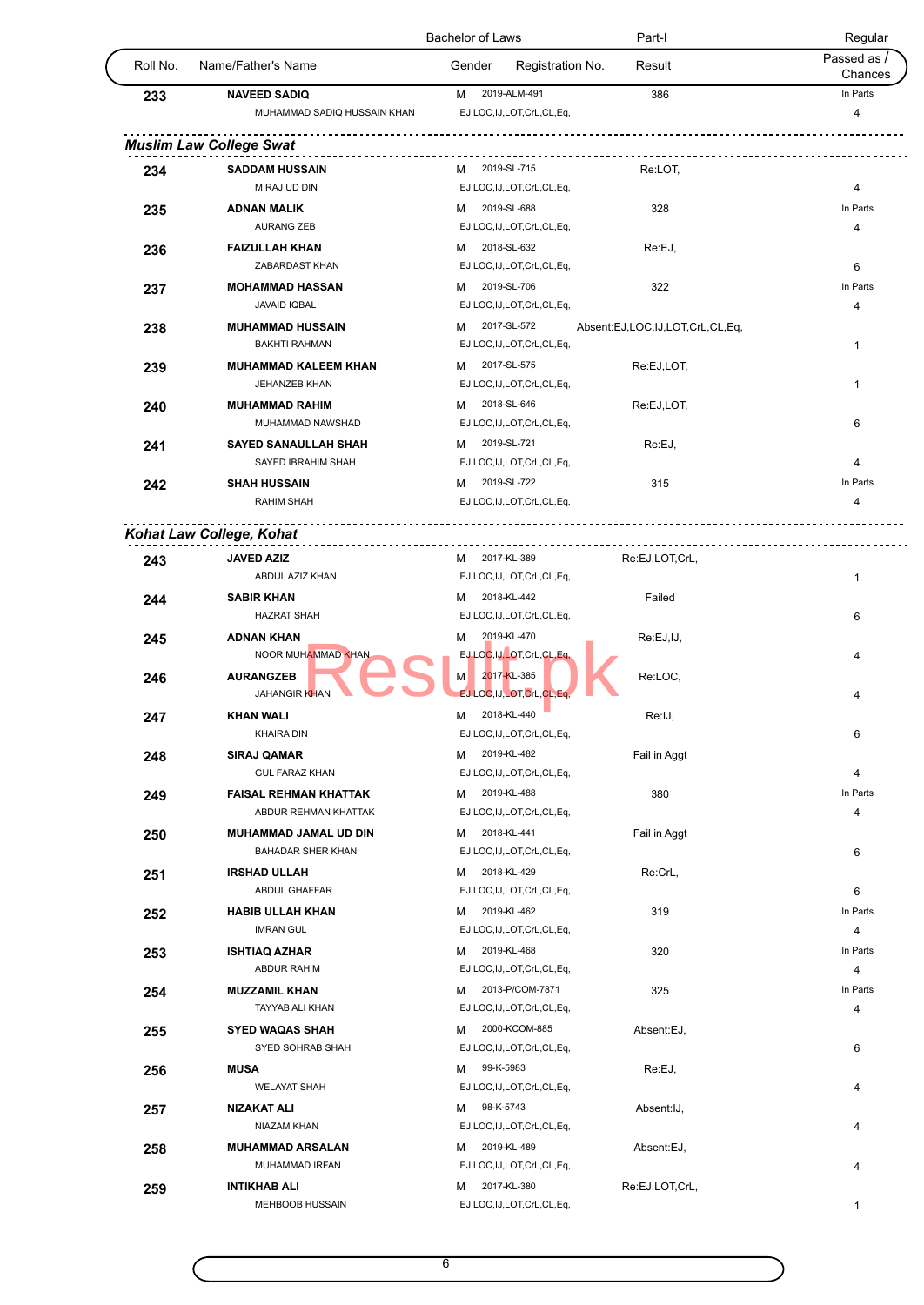|          |                                                          | Bachelor of Laws                               | Part-I<br>Regular                |
|----------|----------------------------------------------------------|------------------------------------------------|----------------------------------|
| Roll No. | Name/Father's Name                                       | Gender<br>Registration No.                     | Passed as /<br>Result<br>Chances |
| 260      | <b>ABDUL JALIL KHAN</b>                                  | 2015-KL-245<br>M                               | Re:LOT,CrL,CL,                   |
|          | <b>LAL MAST KHAN</b>                                     | EJ,LOC,IJ,LOT,CrL,CL,Eq,                       | 5                                |
| 261      | <b>ZAHID KHAN</b>                                        | 2019-KL-469<br>м                               | Absent:EJ,CrL,                   |
|          | SANA ULLAH KHAN                                          | EJ,LOC,IJ,LOT,CrL,CL,Eq,                       | 4                                |
| 262      | KIFAYAT ULLAH QURESHI<br>ABDUL NASIR QURESHI             | 2010-KL-141<br>м                               | Absent:EJ,LOC,IJ,LOT,CrL,CL,Eq,  |
|          |                                                          | EJ,LOC,IJ,LOT,CrL,CL,Eq,                       | $\overline{c}$                   |
|          | Karakoram Law College Gilgit Baltistan                   |                                                |                                  |
| 263      | <b>AZUR KHAN</b>                                         | 2018-KLCG-315<br>M                             | Re:EJ,                           |
|          | <b>ZARMAST KHAN</b>                                      | EJ,LOC,IJ,LOT,CrL,CL,Eq,                       | 5                                |
| 264      | <b>MUHAMMAD RAZIQ</b>                                    | 2015-KLCG-109<br>м                             | Re:EJ,                           |
|          | <b>JAWAD</b>                                             | EJ,LOC,IJ,LOT,CrL,CL,Eq,                       | 4                                |
| 265      | <b>MUHAMMAD TUFAIL</b>                                   | 2019-KLCG-355<br>м                             | In Parts<br>428                  |
|          | MUHAMMAD RAFIQUE                                         | EJ,LOC,IJ,LOT,CrL,CL,Eq,                       | 4                                |
| 266      | <b>GHULAM MUHAMMAD</b>                                   | 2018-KLCG-320<br>м                             | Re:EJ,                           |
|          | MUHAMMAD RAZA                                            | EJ,LOC,IJ,LOT,CrL,CL,Eq,                       | 6                                |
| 267      | <b>JAVED IQBAL</b>                                       | 2019-KLCG-376<br>м                             | In Parts<br>360                  |
|          | SHAFI ULLAH                                              | EJ,LOC,IJ,LOT,CrL,CL,Eq,                       | 4                                |
| 268      | <b>ABDUL HANIF</b>                                       | 2019-KLCG-375<br>м                             | Re:EJ,                           |
|          | ABDUL JABAR                                              | EJ,LOC,IJ,LOT,CrL,CL,Eq,                       | 4                                |
| 269      | <b>MIR BAZ KHAN</b>                                      | 2018-KLCG-321<br>м                             | In Parts<br>315                  |
|          | <b>DARBAR KHAN</b>                                       | EJ,LOC,IJ,LOT,CrL,CL,Eq,                       | 6                                |
| 270      | <b>USMAN ALI</b><br>MUHAMMAD KHAN                        | 2019-KLCG-372<br>м<br>EJ,LOC,IJ,LOT,CrL,CL,Eq, | Re:EJ,<br>4                      |
|          | <b>ALMAS ABBAS</b>                                       | 2019-KLCG-334<br>м                             | Absent:EJ,LOC,IJ,LOT,CrL,CL,Eq,  |
| 271      | <b>ASHDER ALI</b>                                        | EJ,LOC,IJ,LOT,CrL,CL,Eq,                       | 4                                |
| 272      | <b>BASHARAT ALI</b>                                      | 2019-KLCG-339<br>м                             | Absent:EJ,LOC,IJ,                |
|          | ZARBALI KHAN                                             | EJ,LOC,IJ,LOT,CrL,CL,Eq,                       | 4                                |
| 273      | Peshawar Law College, Peshawar<br><b>MUHAMMAD IDREES</b> | 2009-KCCM-1218<br>M                            | Absent:LOC,CrL,                  |
|          | NISAR MUHAMMAD                                           | EJ, LOC, IJ, LOT, CrL, CL, Eq,                 | 4                                |
| 274      | MUHAMMAD ASAD AMAN KHAN                                  | 2019-PL-470<br>М                               | In Parts<br>364                  |
|          | MAJOR NAEEM IQBAL KHAN                                   | EJ,LOC,IJ,LOT,CrL,CL,Eq,                       |                                  |
|          | <b>Mardan Law College Mardan</b>                         | ______ <b>__________________</b>               |                                  |
| 275      | <b>MUNSIF ALI</b>                                        | M 2017-ML-439                                  | Failed                           |
|          | <b>ASLAM KHAN</b>                                        | EJ,LOC,IJ,LOT,CrL,CL,Eq,                       | 1                                |
| 276      | <b>BAKHT TAJ ALI</b>                                     | 2016-ML-383<br>м                               | Re:EJ,LOT,CrL,                   |
|          | SHAWAR KHAN                                              | EJ,LOC,IJ,LOT,CrL,CL,Eq,                       | $\mathbf{1}$                     |
|          | <u></u> .                                                |                                                |                                  |
|          | Justice Law College Abbottabad                           |                                                |                                  |
| 277      | <b>SALMA BIBI</b><br><b>ZULFIQAR ALI</b>                 | F.<br>2019-JLA-885<br>EJ,LOC,IJ,LOT,CrL,CL,Eq, | Re:CrL,                          |
|          | <b>TAYYAB IQBAL</b>                                      | 2019-JLA-872                                   | $\overline{4}$<br>In Parts       |
| 278      | MUHAMMAD IQBAL                                           | м<br>EJ,LOC,IJ,LOT,CrL,CL,Eq,                  | 330<br>4                         |
| 279      | <b>UBAID ALAM</b>                                        | 2019-JLA-860<br>м                              | 339<br>In Parts                  |
|          | QAZI KHALID MEHMOOD                                      | EJ,LOC,IJ,LOT,CrL,CL,Eq,                       | 4                                |
| 280      | <b>MIAN WAQAS SHAHID</b>                                 | 2019-JLA-882<br>м                              | Re:EJ,                           |
|          | SHAHID RAHIL                                             | EJ,LOC,IJ,LOT,CrL,CL,Eq,                       | 4                                |
| 281      | <b>BABAR KHAN</b>                                        | 2019-JLA-864<br>м                              | Re:EJ,CrL,                       |
|          | <b>LAL KHAN</b>                                          | EJ,LOC,IJ,LOT,CrL,CL,Eq,                       | 4                                |
| 282      | <b>AREEB ALI MALIK</b>                                   | 2018-JLA-825<br>м                              | Re:EJ,LOT,CL,                    |
|          | MALIK MUHAMMAD PERVEZ                                    | EJ,LOC,IJ,LOT,CrL,CL,Eq,                       | 6                                |
|          |                                                          |                                                |                                  |
|          | <b>Abbott Law College, Mansehra</b>                      | <u></u>                                        |                                  |
|          |                                                          |                                                |                                  |
| 283      | EHTISHAM UL HAQ SHAH<br>SHOUKAT ALI SHAH                 | M 2019-ALM-486<br>EJ,LOC,IJ,LOT,CrL,CL,Eq,     | In Parts<br>339<br>4             |